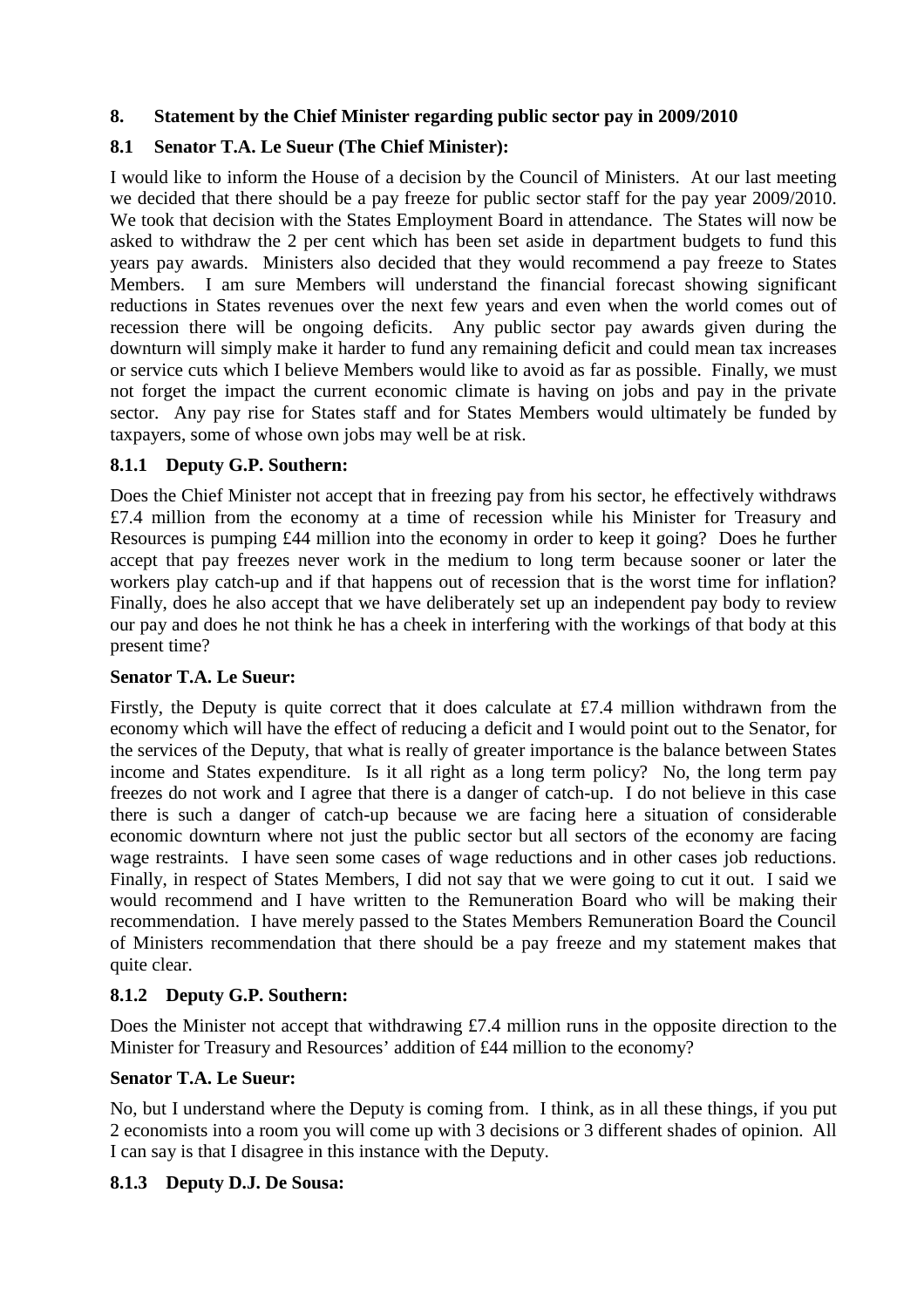How can the Chief Minister justify proposing of pay freeze for public sector workers when some departments have only just accepted last year's pay offer? These people have had many increases including food, electric and you have also just told the House you have agreed to £600,000 to investors that have lost money but you expect people to ...

#### **Senator T.A. Le Sueur:**

I accept that the pay award for 2008/2009 has only just been settled. That is not the fault of the Council of Ministers or the States Employment Board. The offer was made last summer and negotiations have been going on for the best part of 12 months and if bodies had previously refused to settle and previously not taken the money which is the same offer they were offered last May, that is not the responsibility of the Council of Ministers. I appreciate that this will be a significant burden on them just as pay restriction generally is a burden to other sectors of the community as well. They are not unique in suffering in this respect.

## **8.1.4 Deputy M.R. Higgins:**

I would like to echo Deputy Southern's comments leading into a question of the Chief Minister. Wage freezes do not work. What I would say is that the private sector ... that can easily be got around by re-grading of staff, benefits, share options, all sorts of things so to impose a pay freeze on one sector of the economy and not on another would not work, is inequitable in that sense. Besides that there are plenty of other ways that ...

## **The Deputy Bailiff:**

Deputy, what is the question? There is only 10 minutes allocated to this.

# **Deputy M.R. Higgins:**

I would suggest that he considers withdrawing this. Would the Minister consider withdrawing this proposition because it is definitely inequitable and it will cause other problems within the economy?

## **Senator T.A. Le Sueur:**

Certainly not.

## **8.1.5 Deputy S. Pitman:**

The Chief Minister says in his statement: "Any public sector pay awards given during the downturn will simply make it harder to fund any remaining deficit and could mean tax increases or service cuts." Should not the Chief Minister instead ensure research is undertaken into alternative sources of States revenue by Treasury and Resources, for example, 1(1)(k) increase in tax contribution and land development tax?

## **Senator T.A. Le Sueur:**

That exercise has already been done and I do not believe that that is a sensible way to proceed. I thought that the Deputy might be suggesting that the States would also look at other ways of trying to save money and reduce expenditure. In that respect I would gladly endorse what that would have achieved which was to make sure that the money that we do spend is used to the best effect.

## **8.1.6 Deputy S. Pitman:**

I am of the understanding that there has just been a stop to land development tax. In reports where it is talked of there is no further research. Could the Chief Minister give evidence of this work on land development tax and  $1(1)(k)s$ ?

## **Senator T.A. Le Sueur:**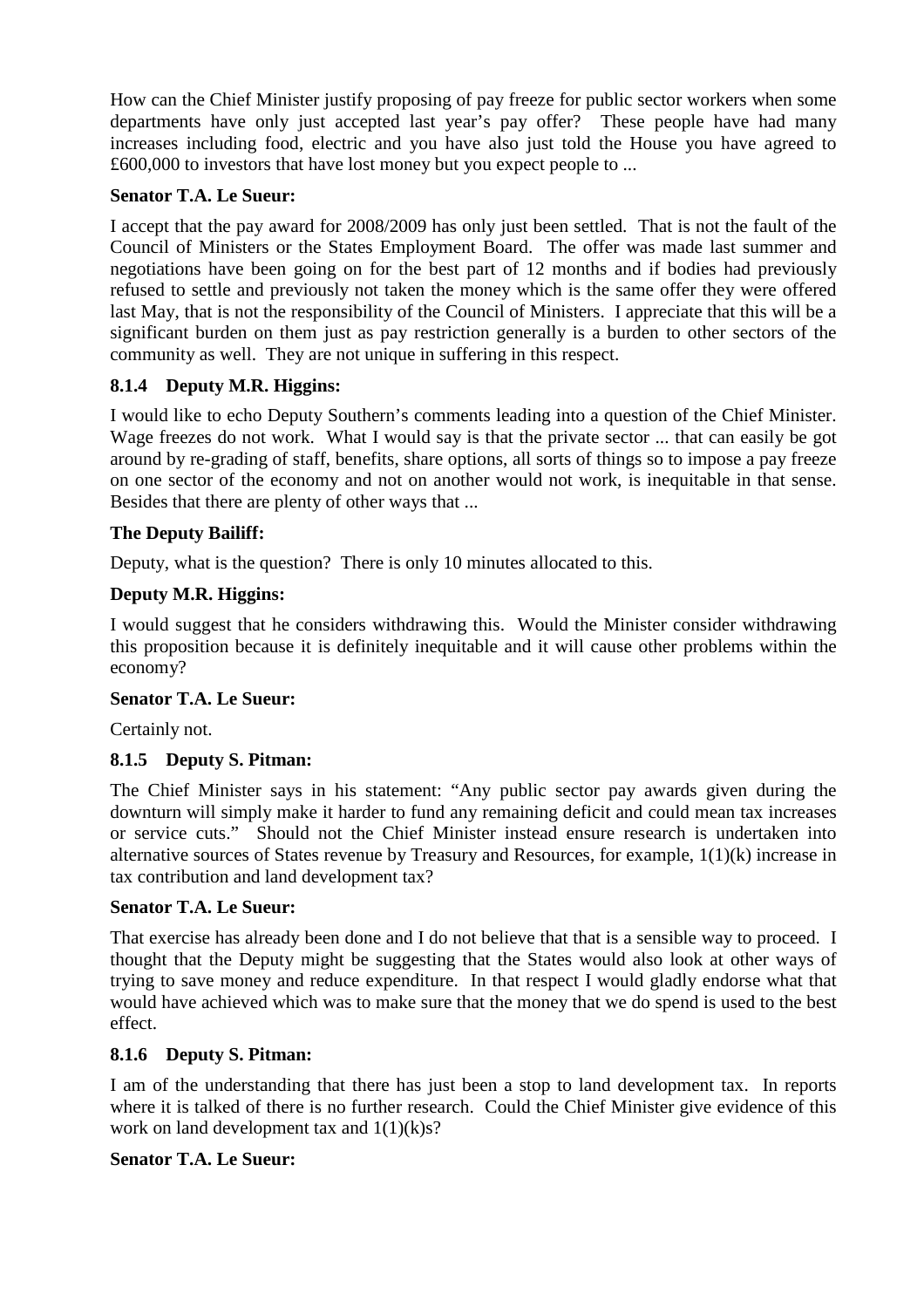At the moment there is no additional work being done, certainly on  $1(1)(k)s$ . In my view the current economic situation is such that the revenue one gets per capita from  $1(1)(k)s$ , under the new arrangements which have been introduced a few years ago now, is a far better way of generating revenue for the Island from a relatively small number of people and I believe it is a policy which needs to be developed rather than tinkered with and further restricted. As for land development tax, that is an issue which is being given some consideration but, as we have discussed that at the final of the fiscal policy debate, it is not a simple matter. Certainly, if the effect would be to increase the price of property it is not something which is a sensible course to adopt. There are other ways of achieving the objectives of a land development tax such as through planning obligations and so on which, in my view, are far preferable to having this blinkered land development tax approach which is very difficult to apply and very good for tax practitioners to find ways around.

### **8.1.7 Senator A. Breckon:**

I wonder if the Chief Minister could say if any other policies were considered in business plans and things, allowances were made for an increase in salaries and now apparently there is not. Was any interim measure considered like, for example, giving people, on less than £30,000, £20 a week or something like that or was it just black or white?

### **Senator T.A. Le Sueur:**

I think it is important that what we have here is a general policy about a pay freeze and within that policy we have had discussions yesterday with employer representatives and they are equally willing to work with us to find constructive ways in which we can make that operation more successful. It could well be that there would be differential arrangements within the pay sector. I say that as a possibility because it is much harder to achieve in practice than it sounds in theory. The important thing, from our point of view as policy setters, is to ensure that there is a freezing of the overall States pay bill.

## **8.1.8 The Deputy of St. Mary:**

In the Chief Minister's statement he says there should be a pay freeze for public sector staff. The Minister for Treasury and Resources says in all questions today, a few hours ago: "I believe in equality" and I quote him verbatim. Does the Chief Minister share this view? Does he also believe in equality and, if so, can he comment on how the pay freeze will contribute to this equality?

#### **Senator T.A. Le Sueur:**

The policy is a complex matter and certainly, in this respect, I believe that it will make a contribution towards a fairer society if the public sector workforce is subject to the same sort of strictures as the private sector workforce also has to face. No one likes seeing pay freezes or pay reductions but I think if we are going to have difficult times then in that interest of equality we can all try to share in that situation. That is why this recommendation to the Council of Ministers goes not just to public sector staff but to States Members as well.

#### **8.1.9 Deputy M. Tadier:**

Does the Chief Minister acknowledge that a pay freeze disproportionately affects those on lower pay scales who might have already figured in their extra spending in a pay increase and would the Chief Minister rethink the proposition so that he might cut, perhaps, the high earners and give it to the lower paid workers who do a grand job?

#### **Senator T.A. Le Sueur:**

There are various difficulties to that apparently worthwhile suggestion. The first is that the majority of States employees are actually in lower paid jobs and the proportionate effect is quite tricky to deliver, but also that independent analysis has shown that in many cases it is the lower